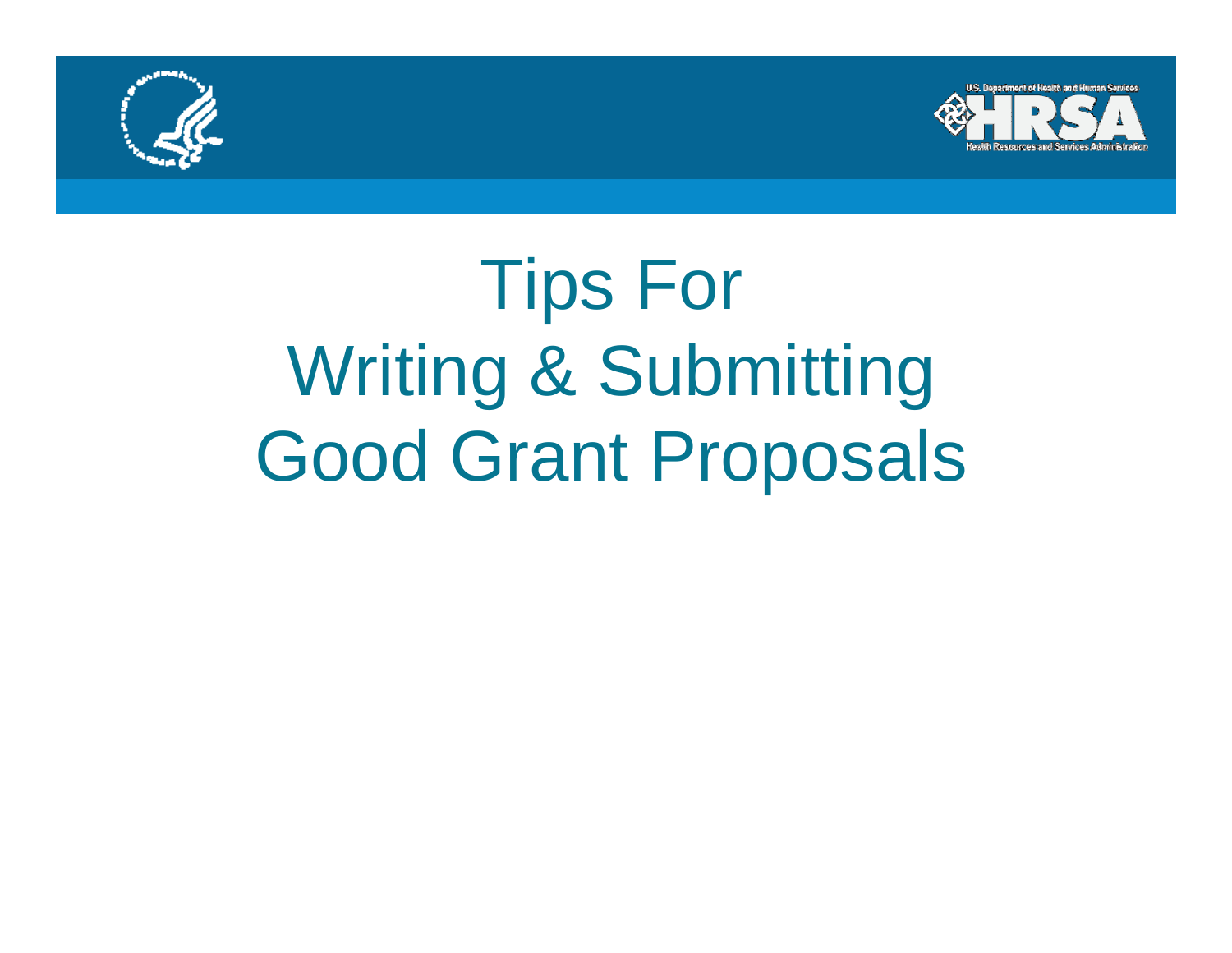



# **The Beginning**

- There are many first things to do in writing a grant proposal.
- This is a suggested list of recommendations, but should be considered **key** in your planning, design and execution.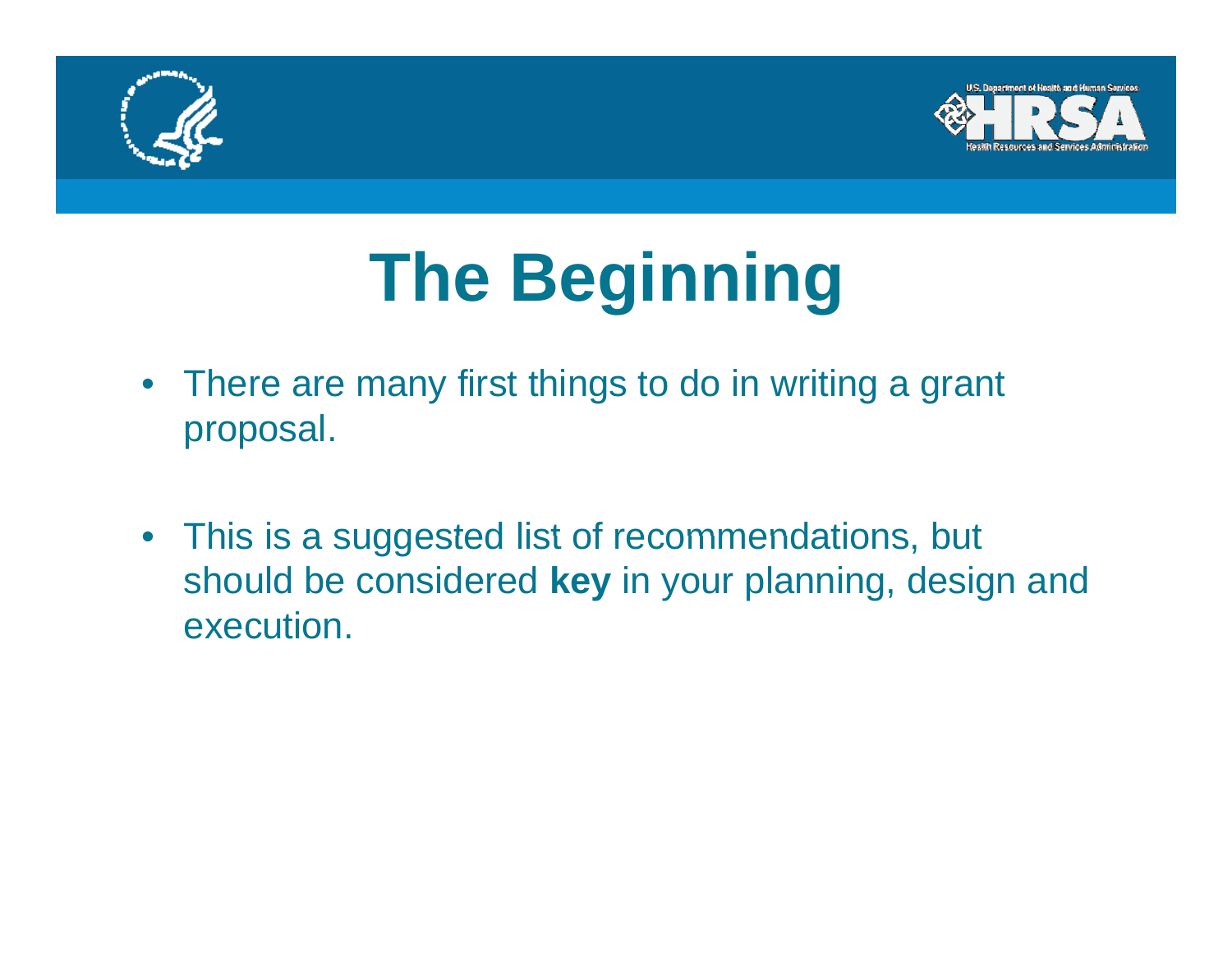



# **The Top Ten To-Do's of Grant Writing/Proposal Submission**

- 10.Read the Funding Opportunity Announcement (FOA) carefully.
- 9. Have a conversation with your colleagues. Does your organization have the capacity to accomplish what is described in the FOA? Can you really do what is being asked?
- 8. Evaluate whether this is worth your effort. Do not ask if you need the funding. Ask if you are ready and able to commit to the potential grant project.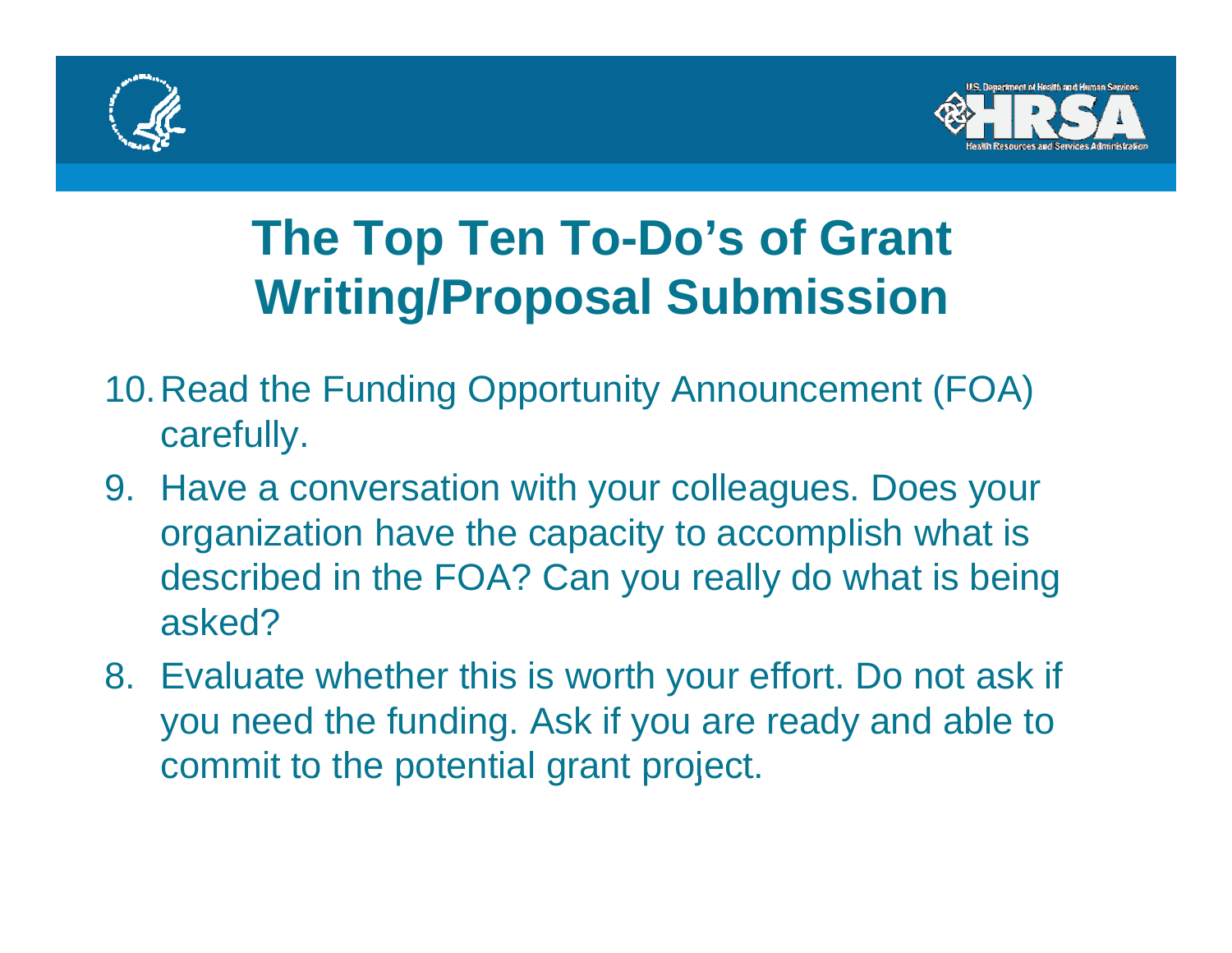



# **The Top Ten "To Do's" of Grant Writing/Proposal Submission**

- 7. Look at your fiscal house. Do you have the fiscal infrastructure to meet the financial reporting requirements and related tasks?
- 6. Ask your Board and your team not only how will prepare a quality proposal, but also how you will implement that proposal and gauge the quality of your work.
- 5. Assess the specifics of the FOA and how they relate to HRSA's overall mission and goals.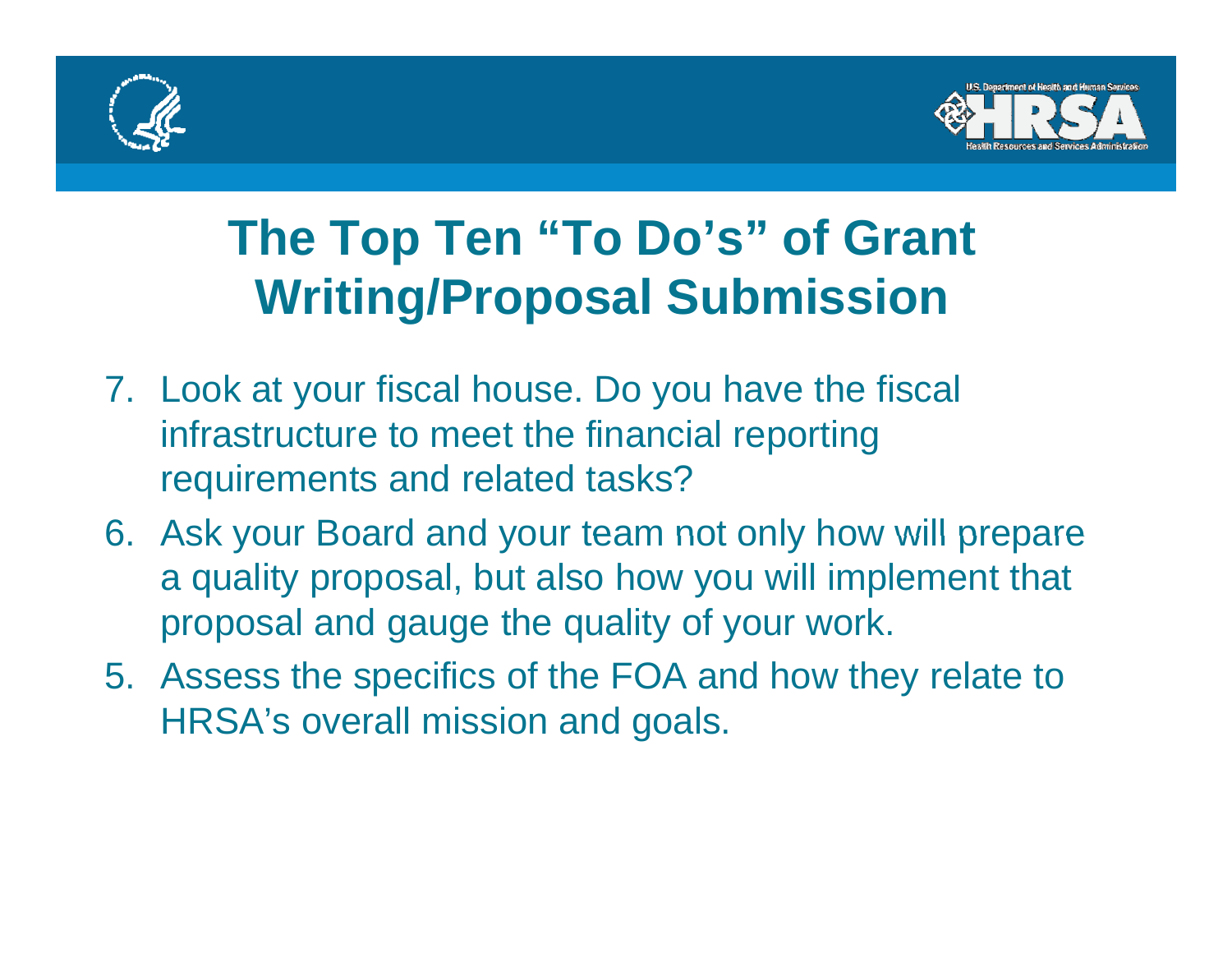



# **The Top Ten "To Do's" of Grant Writing/Proposal Submission**

- 4. Ask HRSA questions. Every FOA includes contact information for program (content of the proposal) and grants management (process, budget and reporting) questions.
- 3. Participate in technical assistance calls and webinars. These may be listed in the FOA and on HRSA.gov.
- 2. When you have completed your proposal, review it thoroughly. Have you responded to every ask? Have you adhered to page limits and file types?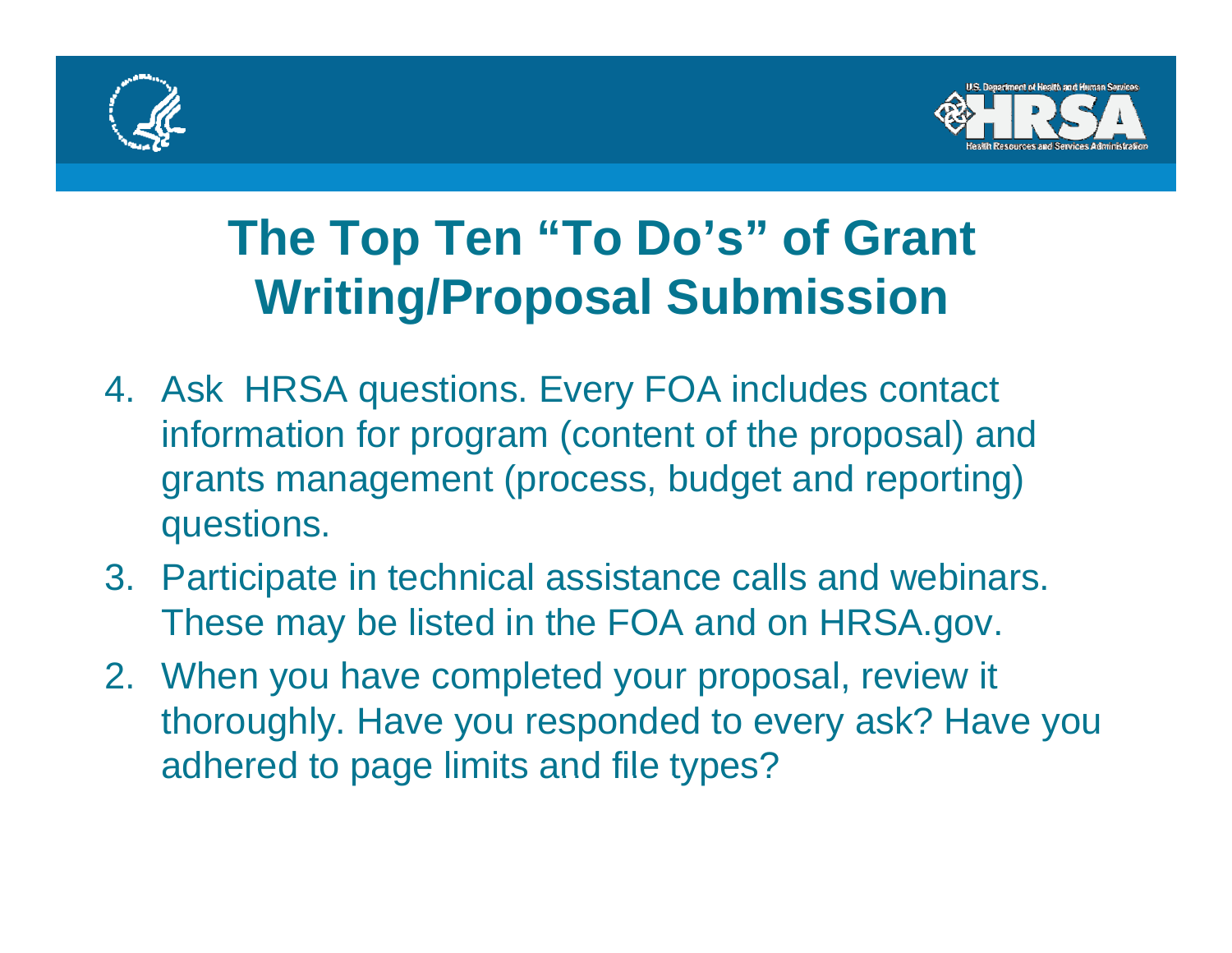



# **The Top Ten "To Do's" of Grant Writing/Proposal Submission**

… *and the top "to do "*

1. Read the proposal again. You could even ask a colleague outside your organization to give it a critical review.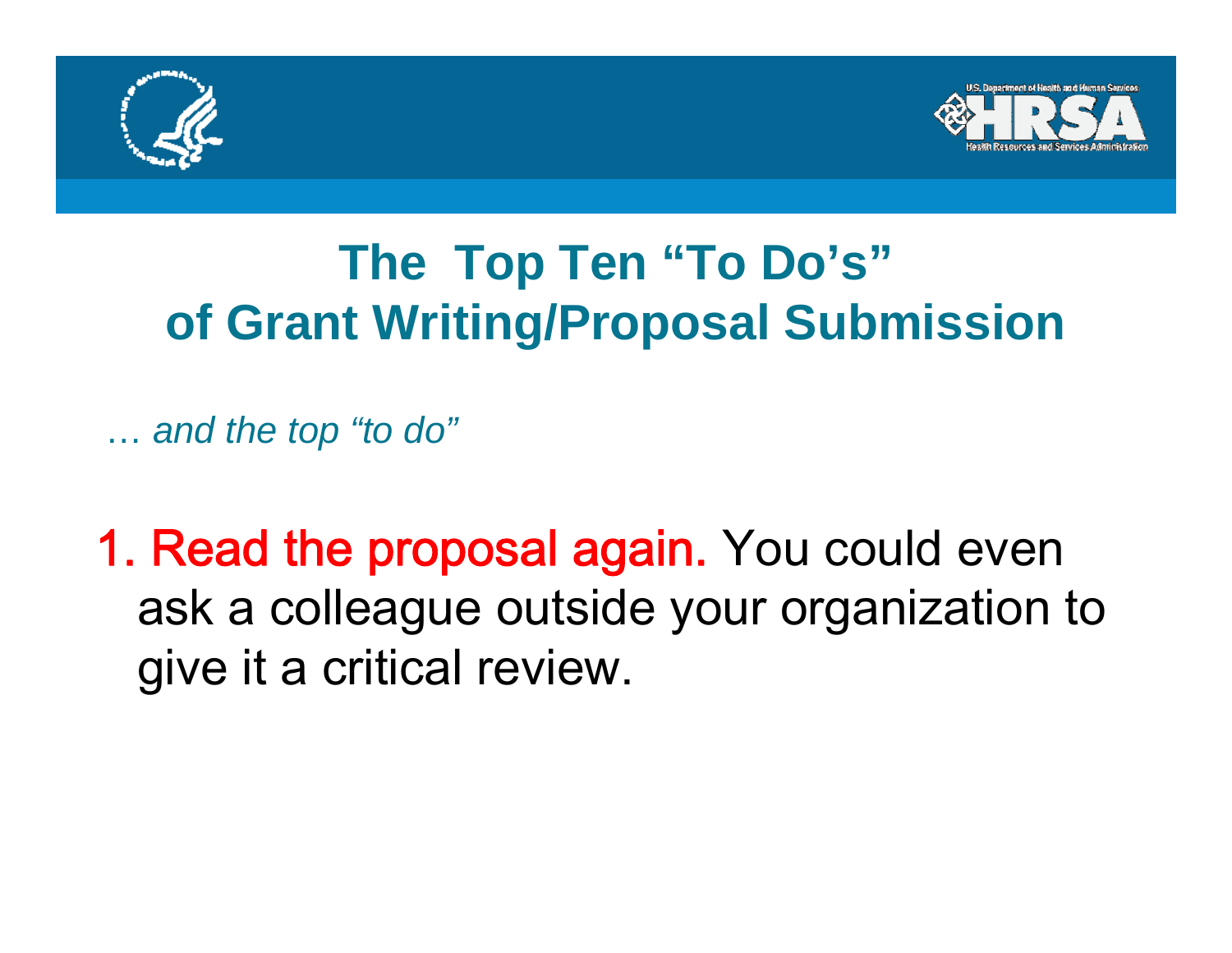



# **Grant Writer** *To Hire …*

Grant Writers can be a real asset. They understand how to write a powerful proposal, but they also

- • May not know enough information about your organization to effectively tell your story.
- •May be expensive – and the cost may not be covered by the grant, should you receive an award.
- If you hire a grant writer, remember, you are in control. Be sure you review the proposal thoroughly and have
	- $\bullet$  The people, systems and plan in place to carry it out.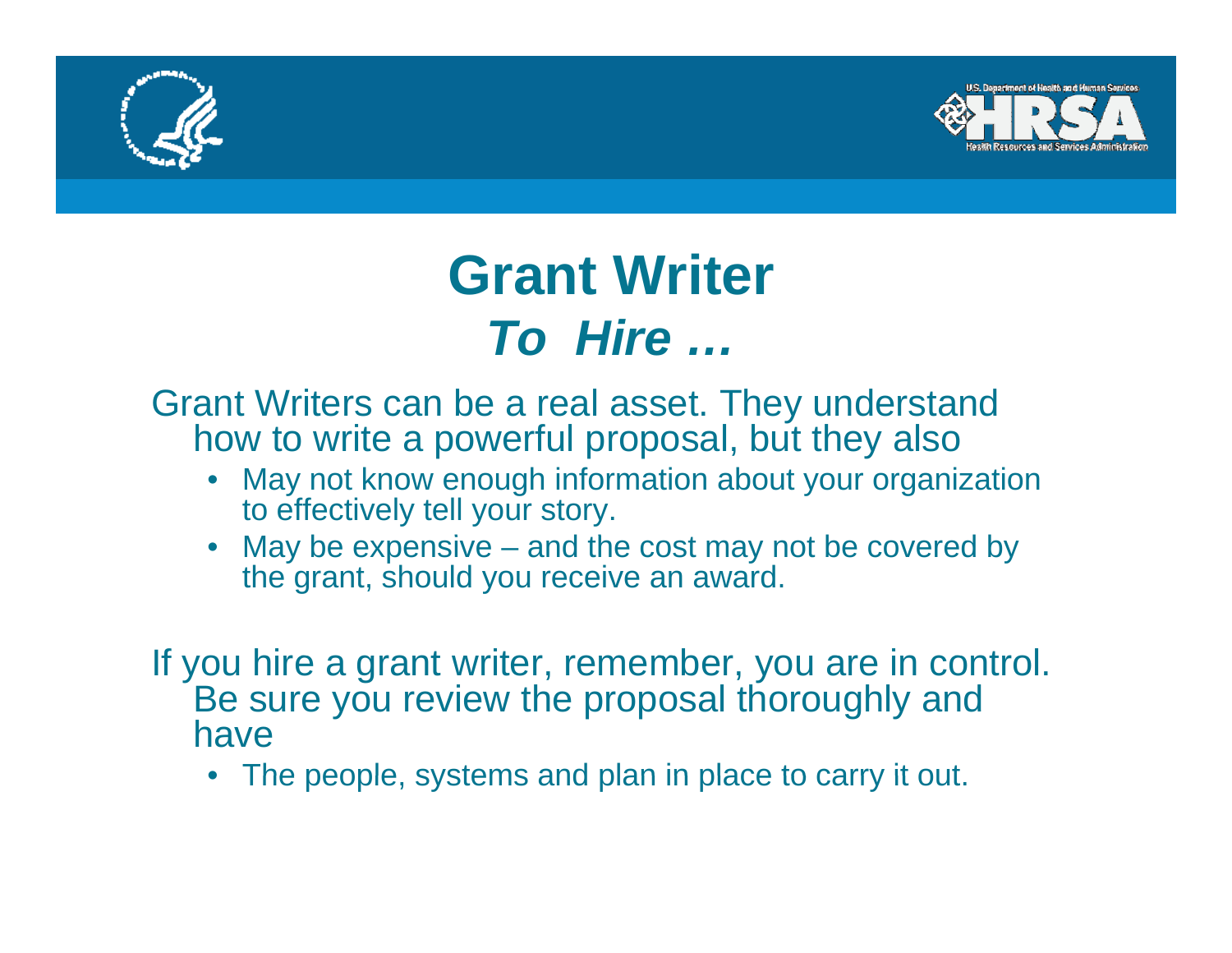



# **Grant Writer** *or not to hire?*

Proposals written in-house can also be successful. Homegrown grant writers know the organization and can call on colleagues to

- Take a team approach to the effort;
- Involve diverse areas of expertise;
- Matches skill sets with tasks;
- Incorporate a system of checks and balances into the process;
- Provide a level of accountability.

Developing proposals in-house, can be costly, too.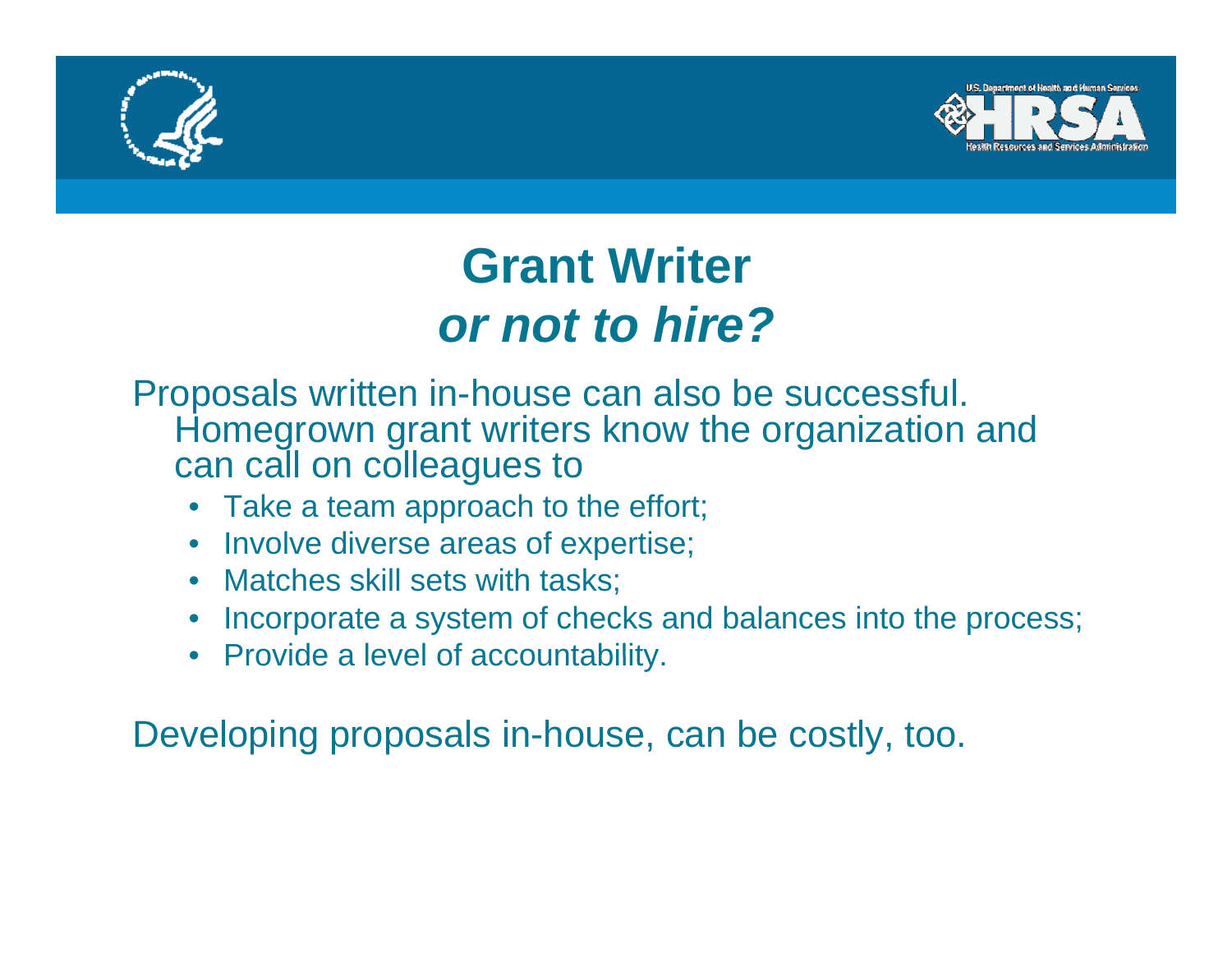



# **When you have your team together you together, re' ready to tackle to The Narrative**

### **In writing proposals, important parts include**

- $\bullet$ Goals & Objectives
- $\bullet$ Need
- •Response
- Evaluation
- $\bullet$ Impact
- $\bullet$ Resources & Capabilities
- •Budget

*Your application will be rated and scored on the above criterion*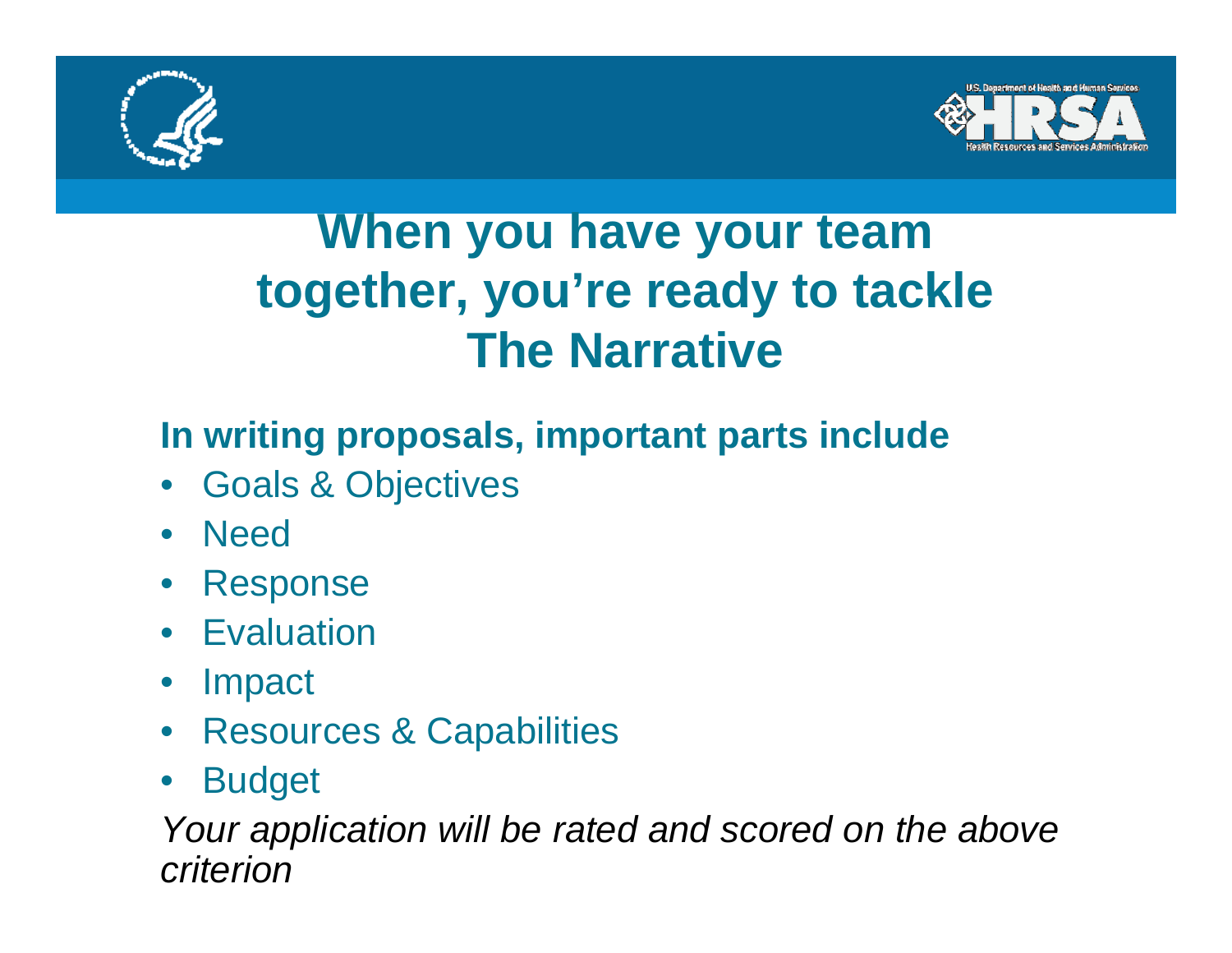



# **The Goals & Objectives**

Goal - The purpose toward a specific endeavor.

Objectives – Broadly defined action targets that are needed to attain a specific purpose.

*Task >>>Activities>>>Objectives>>>Goals*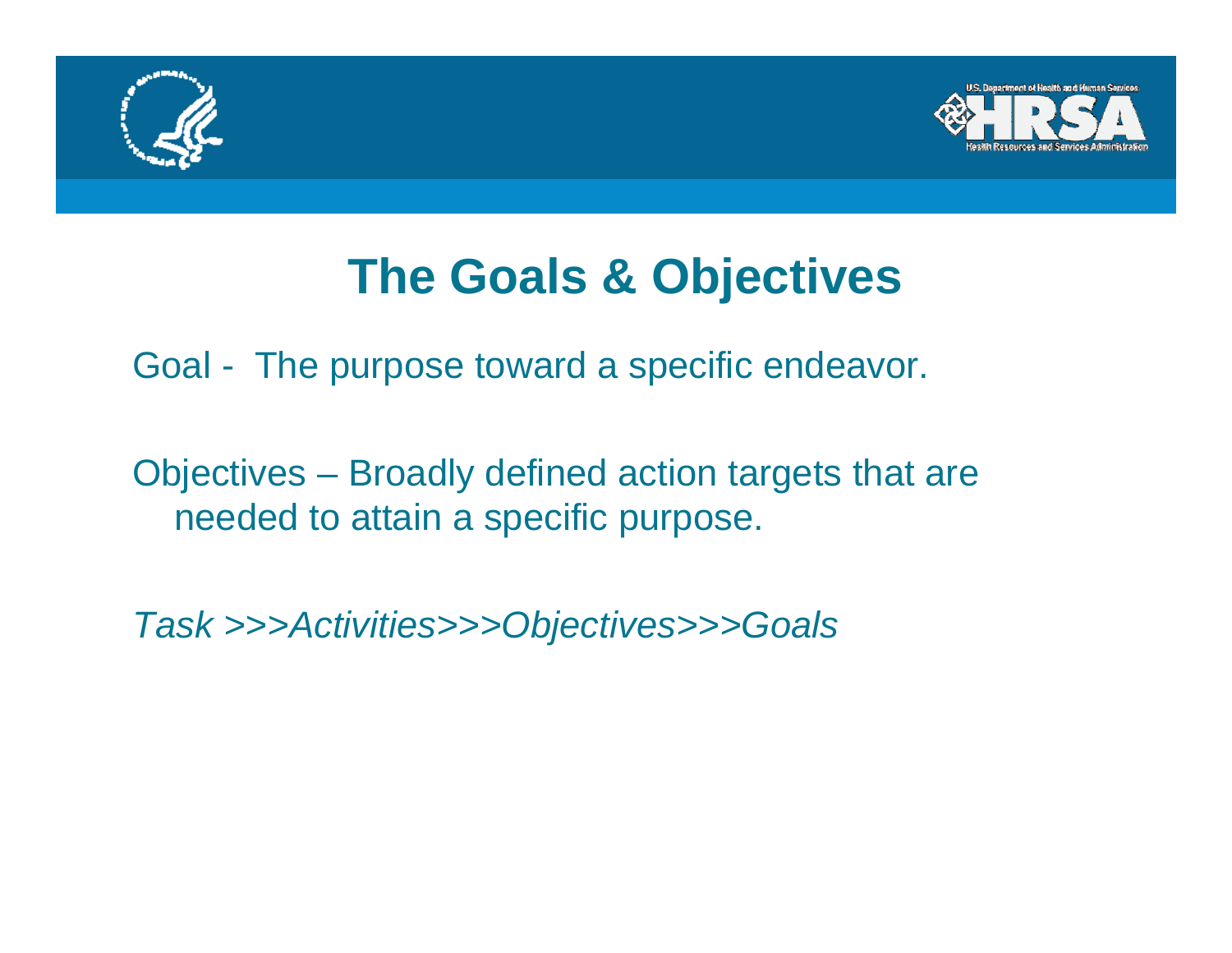



# **The Goals & Objectives Goals**

Clearly defined Goals and Objectives can greatly aid in the development of a proposal.

The Goals and Objectives (of the organization and the proposal) should be widely known by any party involved in proposal submission, or project implementation/performance.

Goals are Intangible, while Objectives are Tangible.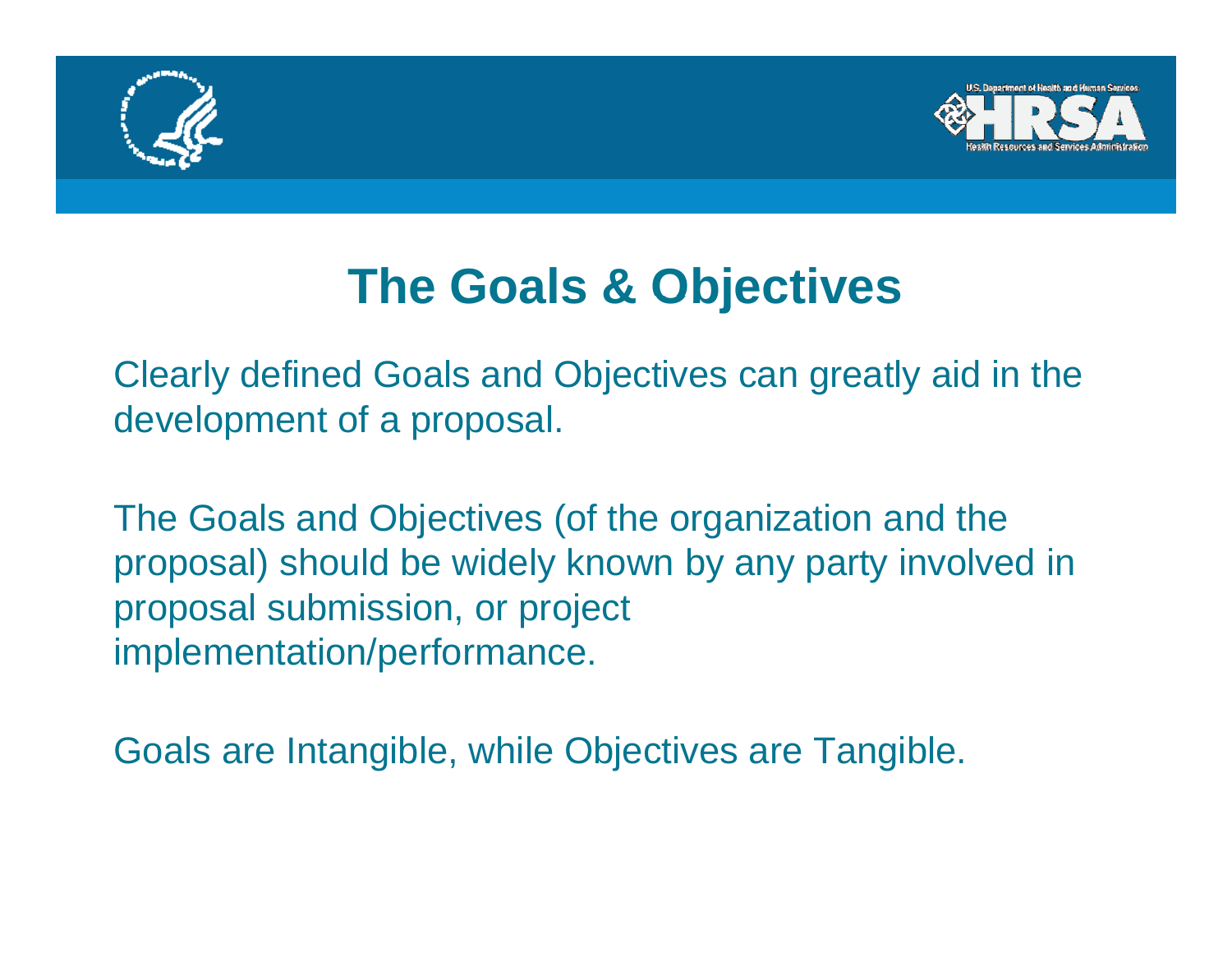



## **Need**

#### This is the need the FOA is intended to fill, *not* the need of your organization for funding.

Speak directly to the requested service.

Don't tailor your organization to the proposal just for assistance. You're submitting a proposal because you are familiar with the work in question.

Demonstrate through your proposal that you understand the task at hand. If you have a track record, SHINE!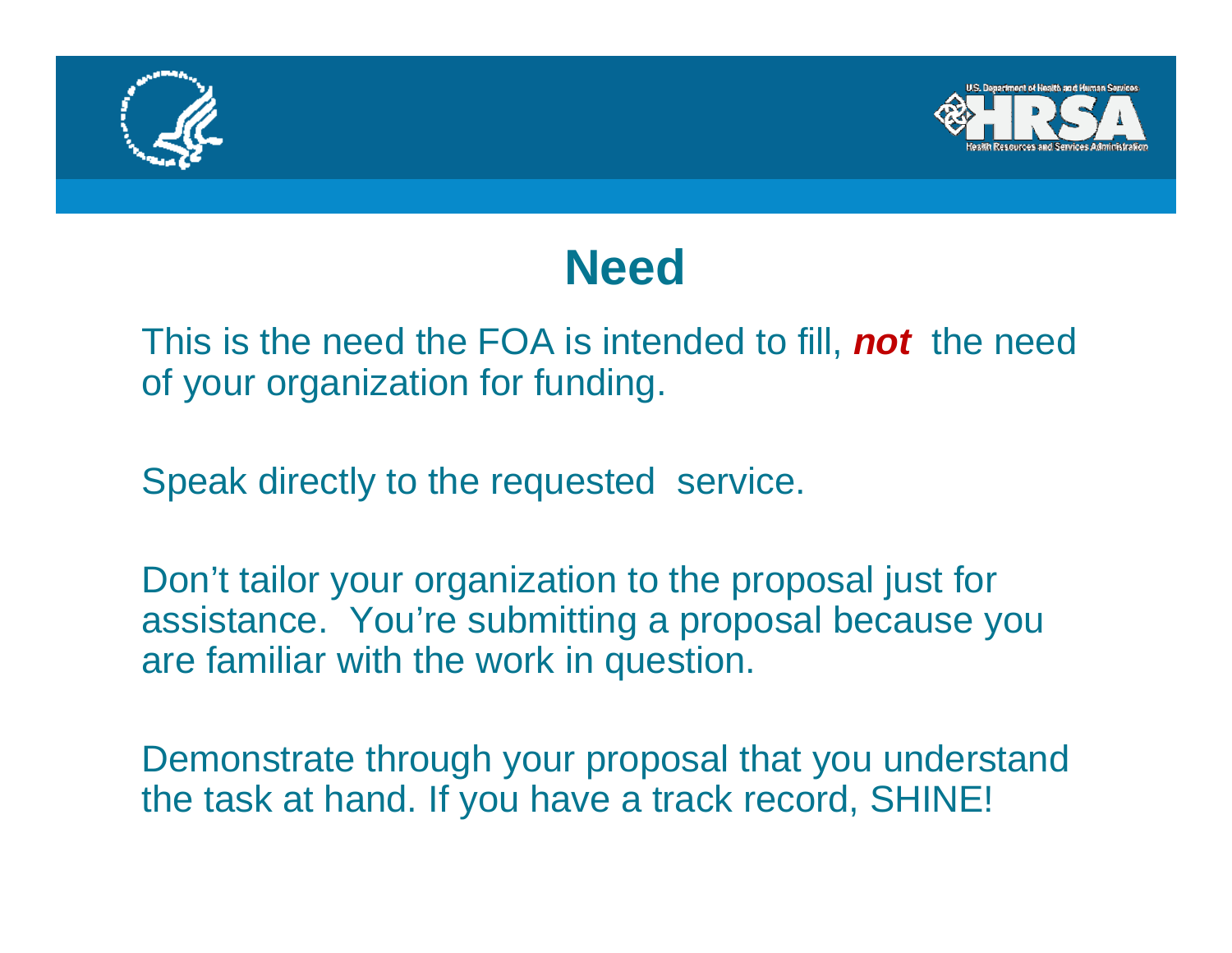



# **Response & Impact**

Provide detailed information on how your proposal will affect the targeted population or study area.

Think like a Reviewer. Reviewers rate and score many applications—make your proposal stand out.

Provide statistics when possible.

Don't goldplate, pad or over-emphasize. Speak the truth and stick to the facts.

Show how valuable and necessary your project will be.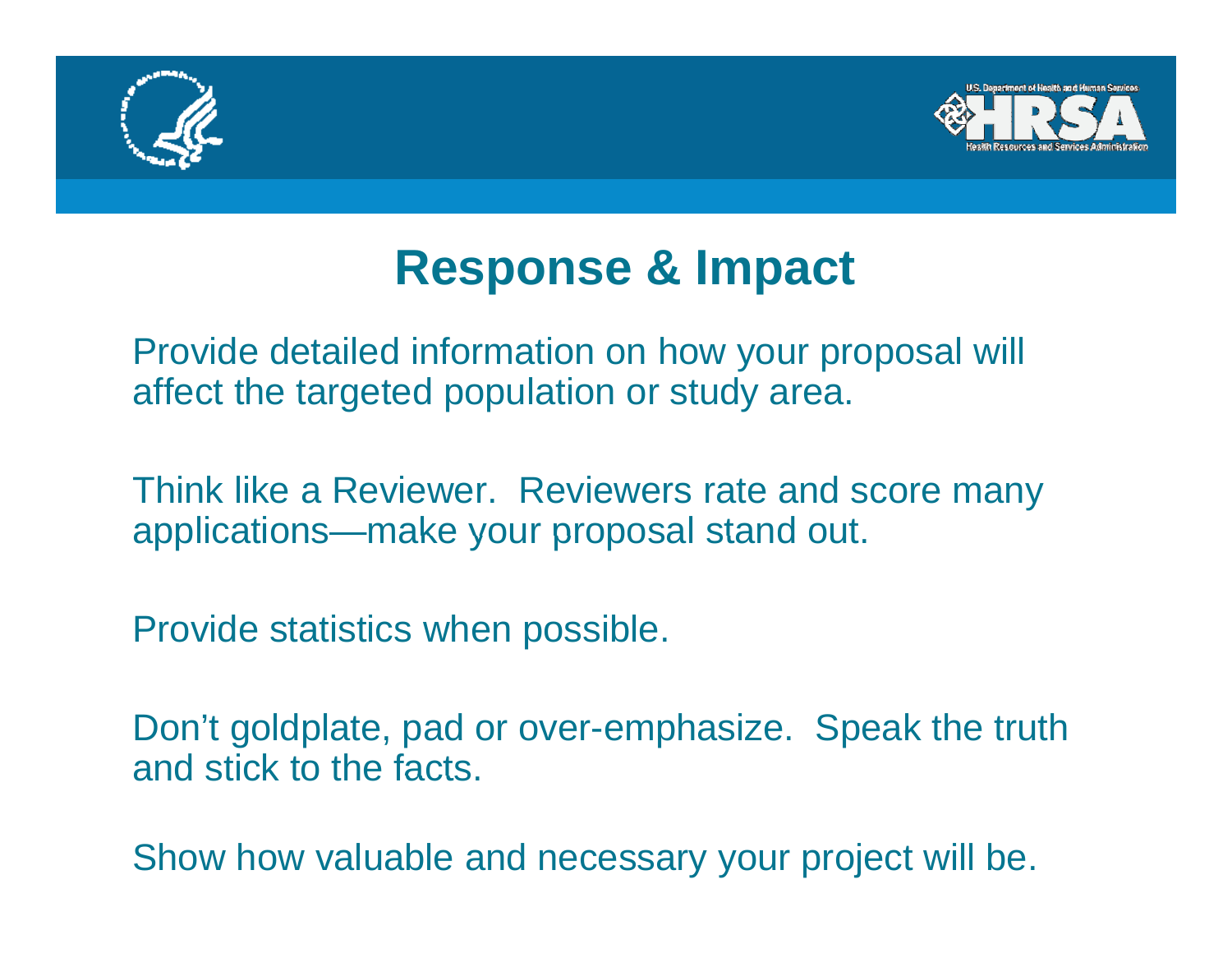



# **Resources & Capabilities**

Things to consider:

- •What you as an applicant bring to the table
- $\bullet$ The length and breadth of your experience
- $\bullet$ **Staffing**
- Knowledge base
- Fiscal viability
- $\bullet$ Ability to match funds, if required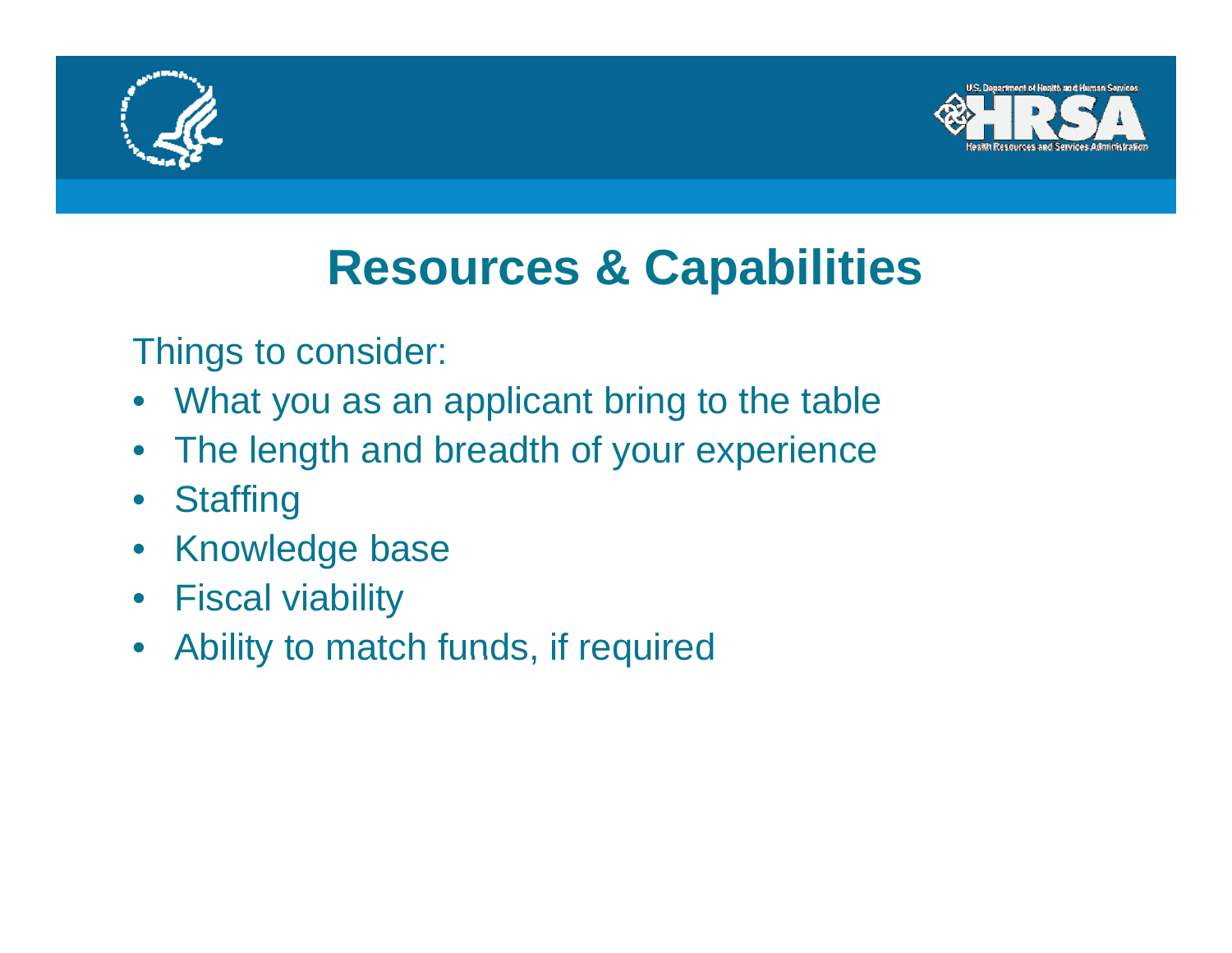



# **The Budget**

#### **Things to consider**

- Match the budget with the goals and objectives.
- Include a narrative to justify the numbers
- Use calculating software to perform mathematical processes
- Remember that a budget is a plan.
- $\bullet$  Review the cost effectiveness of the project in relation to your organization's overall budget.
- Use only the line items on the Federal forms.
- If matching funds or cost sharing is required, the FOA will state that. Be sure to include any relevant budget information where and when appropriate.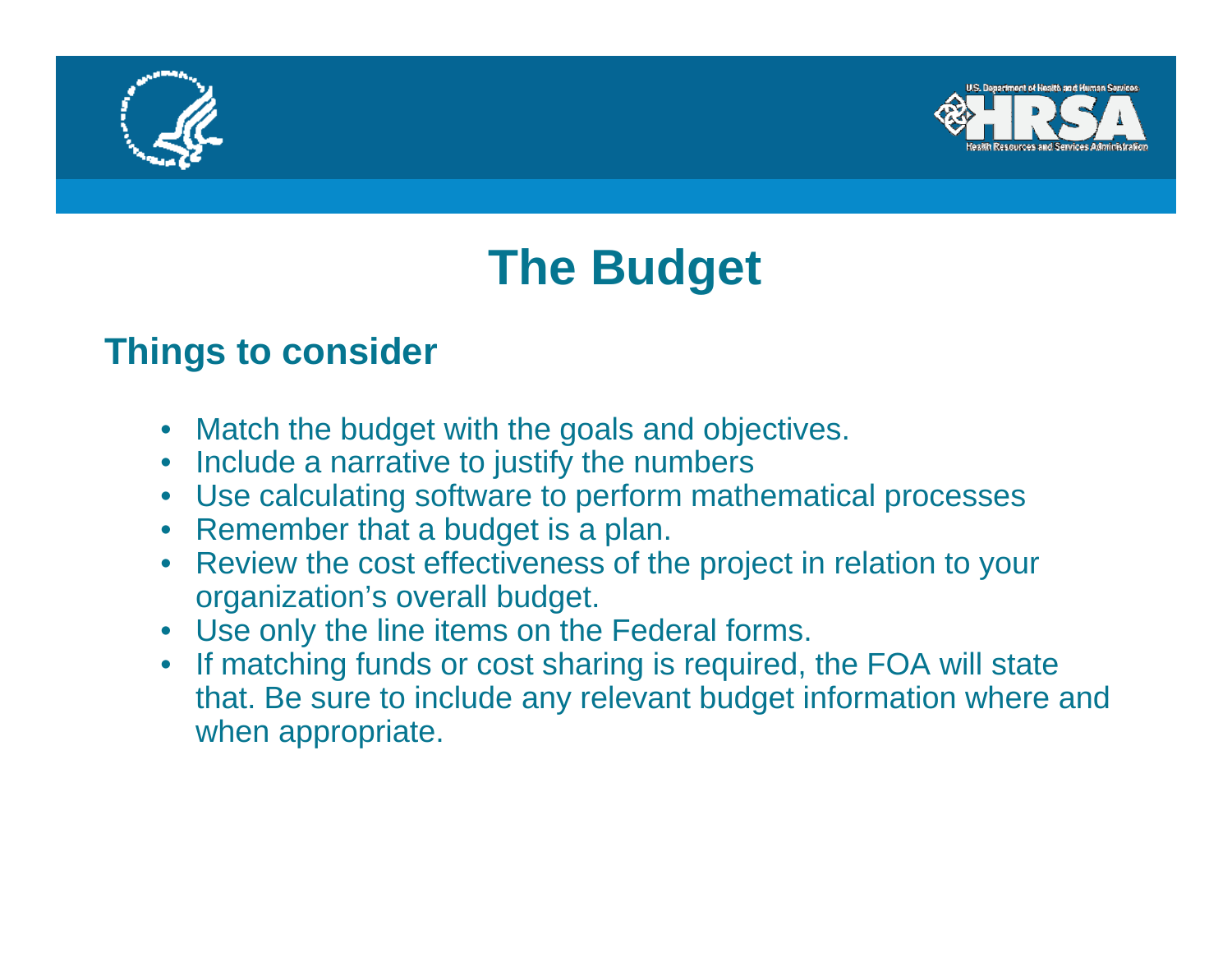



# **The Budget**

### **Things to consider (cont'd)**

- $\bullet$  Consider only costs that are significant to the proposed project. Don't over inflate.
- $\bullet$ Review the proposal for cost or budgetary limitations
- $\bullet$ Familiarize yourself with the Cost Principles
- $\bullet$ Work with your fiscal staff
- $\bullet$ Pay attention to allowability, reasonability and allocability
- $\bullet$ Negotiate an NICRA or Indirect Cost Rate for indirect costs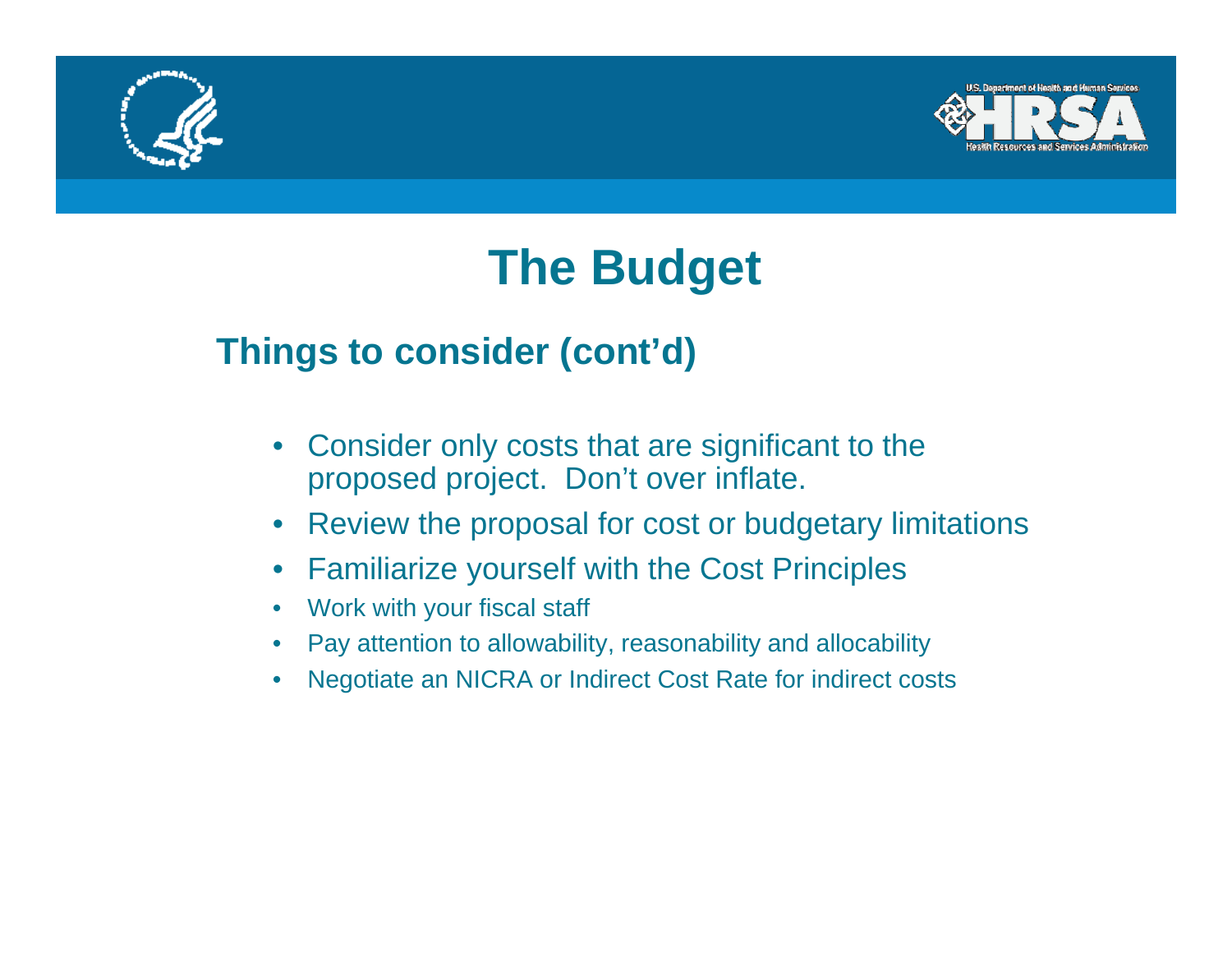



# **Before You Submit**

- Check spelling.
- Check calculations.
- Check due dates.
- Check the submission package and make sure all required forms and necessary attachments are included, page number and font size requirements are followed and all documents are in the order described in the FOA.
- Review the scoring criteria of each section and gauge how your proposal measures up.